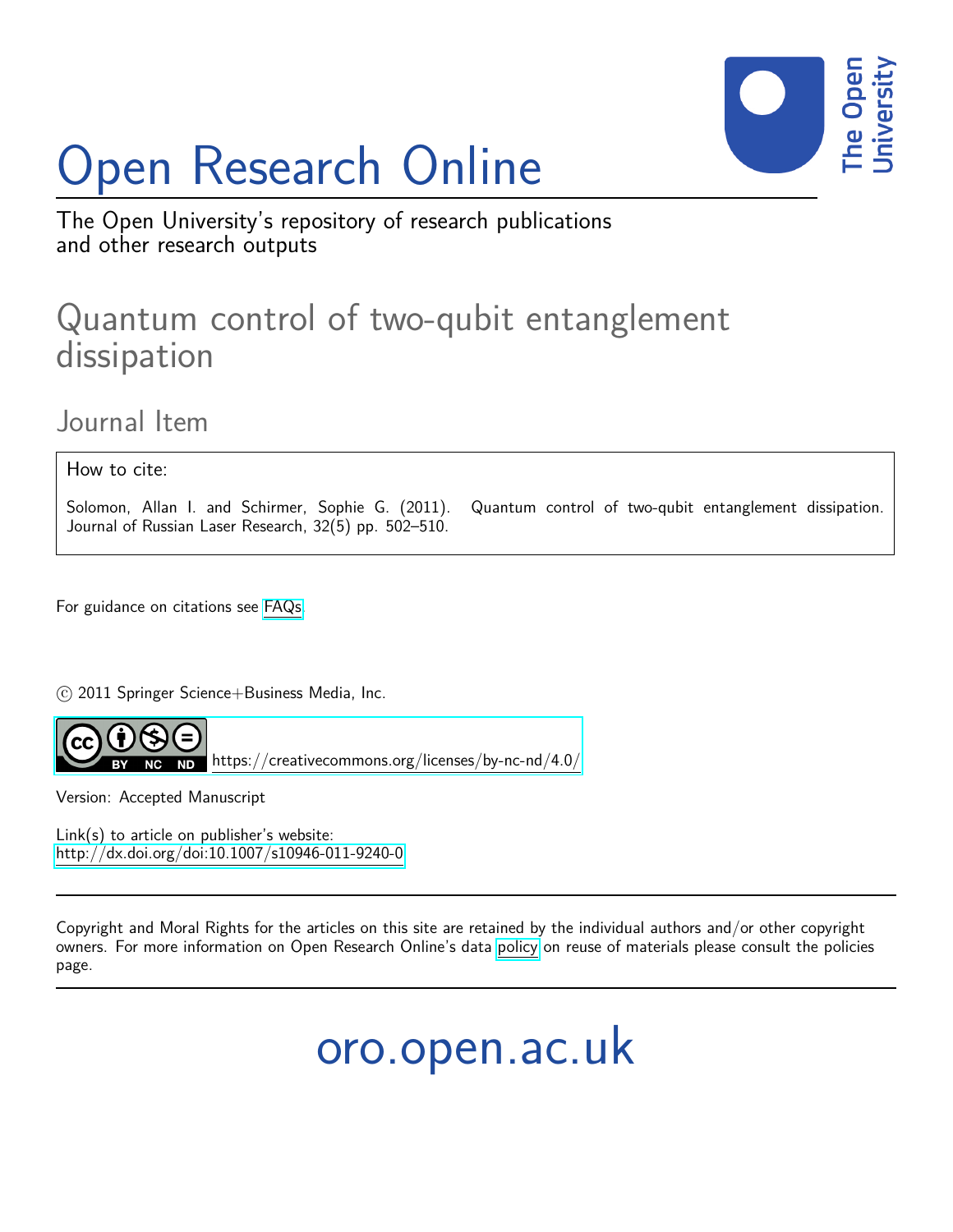#### QUANTUM CONTROL OF TWO-QUBIT ENTANGLEMENT DISSIPATION

#### SOPHIE G. SCHIRMER AND ALLAN I. SOLOMON

ABSTRACT. We investigate quantum control of the dissipation of entanglement under environmental decoherence. We show by means of a simple two-qubit model that standard control methods - coherent or open-loop control - will not in general prevent entanglement loss. However, we propose a control method utilising a Wiseman-Milburn feedback/measurement control scheme which will effectively negate environmental entanglement dissipation.

#### 1. INTRODUCTION

Entanglement has recently emerged as a significant resource in quantum information and other applications. However, an important problem is to ensure the robustness of this resource; that is, the ability to maintain it against decay. Unlike other quantum properties, entanglement is not invariant under general unitary transformations, and this implies the possibility of decay under unitary forces. These are however, reversible and thus conversely enable entanglement production, given appropriate control methods.

Additionally, environmental dissipation is an ever-present source of the loss of entanglement; and it is therefore important to devise quantum control procedures to protect against this loss, where possible.

In this note we analyze the possibility of preservation of entanglement against decay for a simple two-qubit Bell state by means of quantum control. We conclude that this is not possible for a simple hamiltonian quantum control process (open-loop control) but show that an appropriate feedback/measurement control procedure can prove effective protection against environmental loss in certain cases.

#### 2. Unitary Dissipation

Quantum dissipation is usually associated with non-unitary, non-reversible processes. However entanglement is subject to unitary dissipation, since unitary evolution associated with a (hermitian) hamiltonian does not necessarily preserve entanglement. Conversely, entanglement may be produced by the evolution induced by a quantum control hamiltonian. We choose a simple example to illustrate the bipartite case.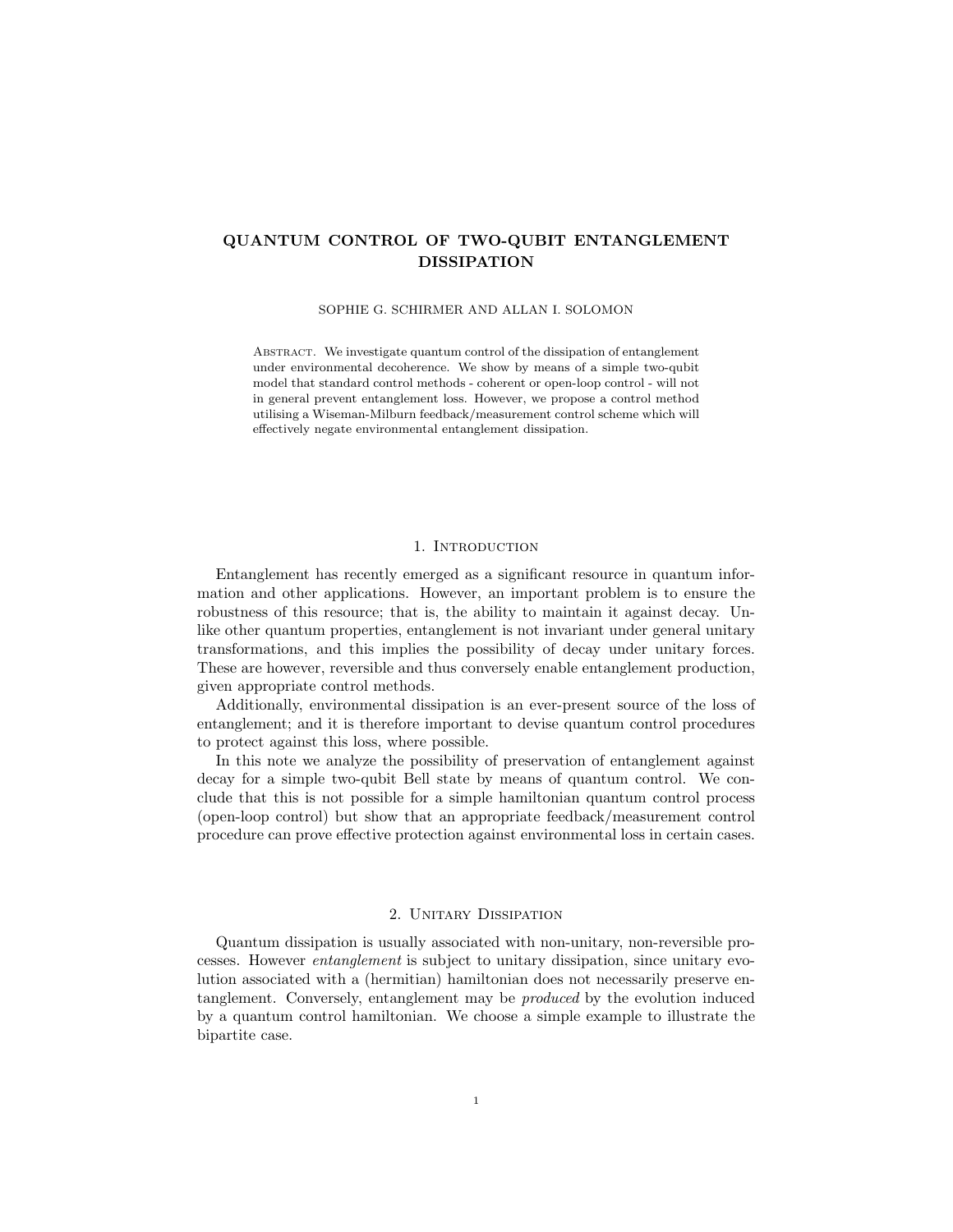2.1. **Entanglement production.** Consider the unitary evolution  $U(t)$  induced by the hamiltonian  $H$  given by

(2.1) 
$$
H = \begin{pmatrix} x_1 & 0 & 0 & 0 \\ 0 & x_2 & y & 0 \\ 0 & y & x_3 & 0 \\ 0 & 0 & 0 & x_4 \end{pmatrix},
$$

which corresponds to a system with Heisenberg coupling and local control terms

(2.2) 
$$
H = aZ \otimes I + bI \otimes Z + c(X \otimes X + Y \otimes Y + Z \otimes Z)
$$

with  $x_1 = a + b + c$ ,  $x_2 = a - b - c$ ,  $x_3 = -a + b - c$ ,  $x_4 = -a - b + c$ ,  $y = 2c$ . For simplicity we assume  $a = b$  so that  $x_2 = x_3$ .

We shall use the Concurrence  $C$  [1] as a measure of entanglement for a bipartite two-qubit system. The *concurrence*  $\mathcal C$  of a two-qubit state  $\rho$  is given by

(2.3) 
$$
\mathcal{C} = \max \left\{ \lambda_1 - \lambda_2 - \lambda_3 - \lambda_4, 0 \right\},
$$

where the quantities  $\lambda_i$  are the square roots of the eigenvalues of the  $4 \times 4$  matrix

$$
\rho(Y \otimes Y)\rho^*(Y \otimes Y)
$$

in descending order, where  $Y = \begin{bmatrix} 0 & -i \\ i & 0 \end{bmatrix}$ i 0 .

Acting with the unitary evolution matrix  $U(t) = \exp(itH)$  induced by Eq.(2.1) on the base vector  $\mathbf{v_0} \equiv [0, 1, 0, 0]^T$  gives <sup>1</sup>

$$
v(t) = \exp(itH)v_0
$$
  
=  $e^{itx_2}$  [0, cos(ty), i sin(ty), 0]<sup>T</sup>,

from which we can easily obtain the concurrence of  $v(t)$  to be  $|\sin(2ty)|$ .

2.2. Unitary dissipation of Entanglement. The off-diagonal coupling term  $y$ changes the entanglement. This can be used to create entanglement but it also destroys entanglement.

Referring to Figure 1, we see immediately that if we start in the state  $v_0$  then at  $t = \pi/4$  (in units of  $1/y$ ) we have the maximally entangled (Bell) state  $\frac{1}{\sqrt{2}}$  $\frac{1}{2}[0, 1, i, 0]^T$ (up to a global phase factor) but the unitary action  $U(t)$  destroys the entanglement, completely at  $t = \pi/2$ . Similarly, if the system is prepared in a maximally entangled Bell state such as

(2.5) 
$$
|\Psi_{\text{Bell}}\rangle = \frac{1}{\sqrt{2}}[0, 1, 1, 0]^T
$$

then the entanglement is not preserved unless  $y = 0$ , which corresponds to no coupling.

<sup>1</sup>Note that for such calculations it is important to choose a fixed basis - here we choose the standard basis.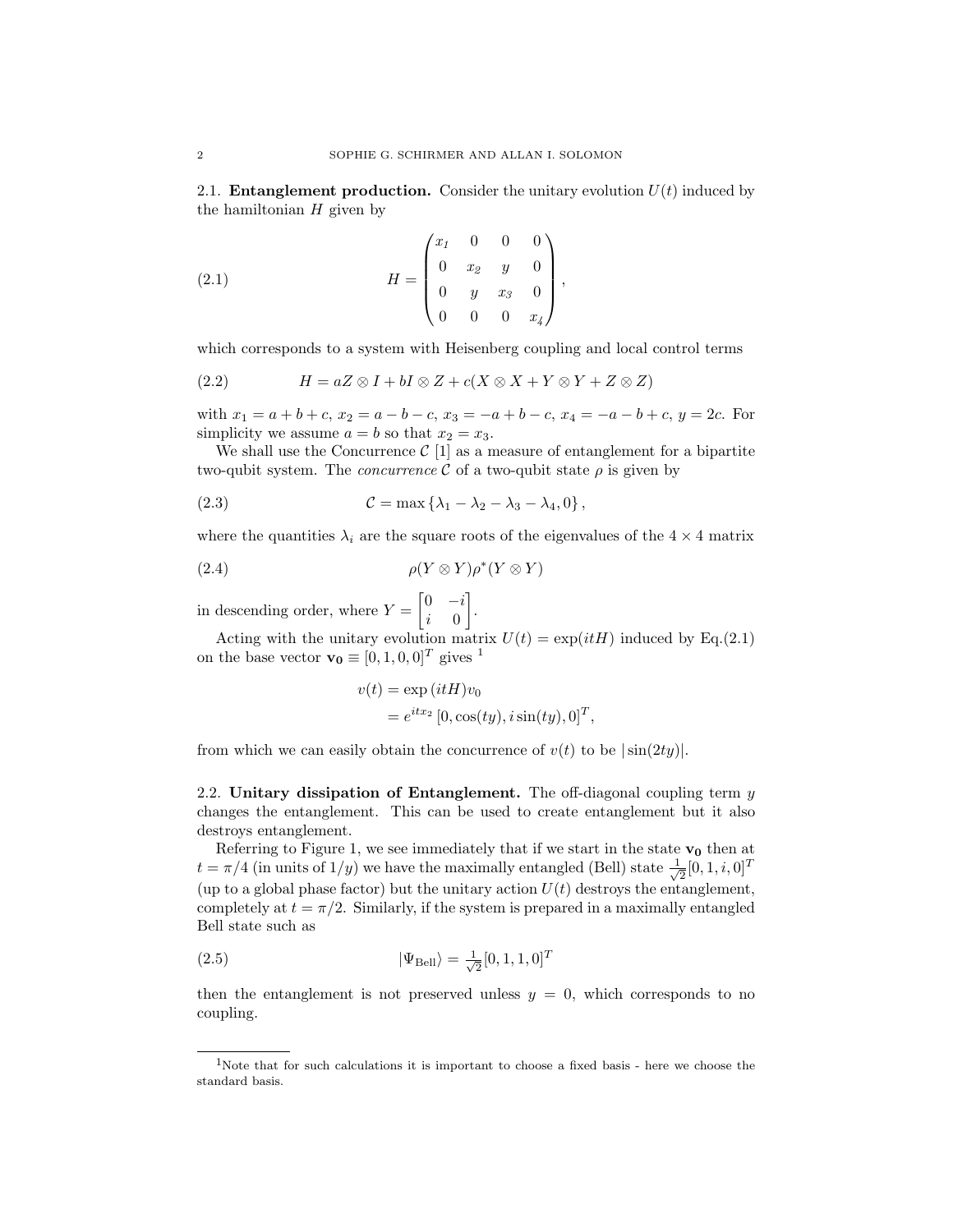

FIGURE 1. Concurrence vs Time t (units of  $1/y$ )

#### 3. Environmental Dissipation

The standard form of a general Markovian dissipative process in Quantum Mechanics is governed by the Liouville equation obtained by adding a dissipation (super-)operator  $L_D[\rho(t)]$  to the usual hamiltonian term:

(3.1) 
$$
\dot{\rho}(t) = -i[H, \rho(t)] + L_D[\rho(t)]
$$

where the density matrix  $\rho$  for an N-level system is an  $N \times N$  (semi-)positive matrix.

3.1. Lindblad Equation. In order that the quantum Liouville equation Eq.(3.1) should define a physical dissipation process, certain constraints must be imposed, most notably complete positivity. The appropriate constraints emerge from physical stochastic dissipation equations such as those given by Lindblad and others in differential form  $[4]$ , as well as in global form  $[5]$ . The result is that completely positive evolution of the system is guaranteed provided the dissipation super-operator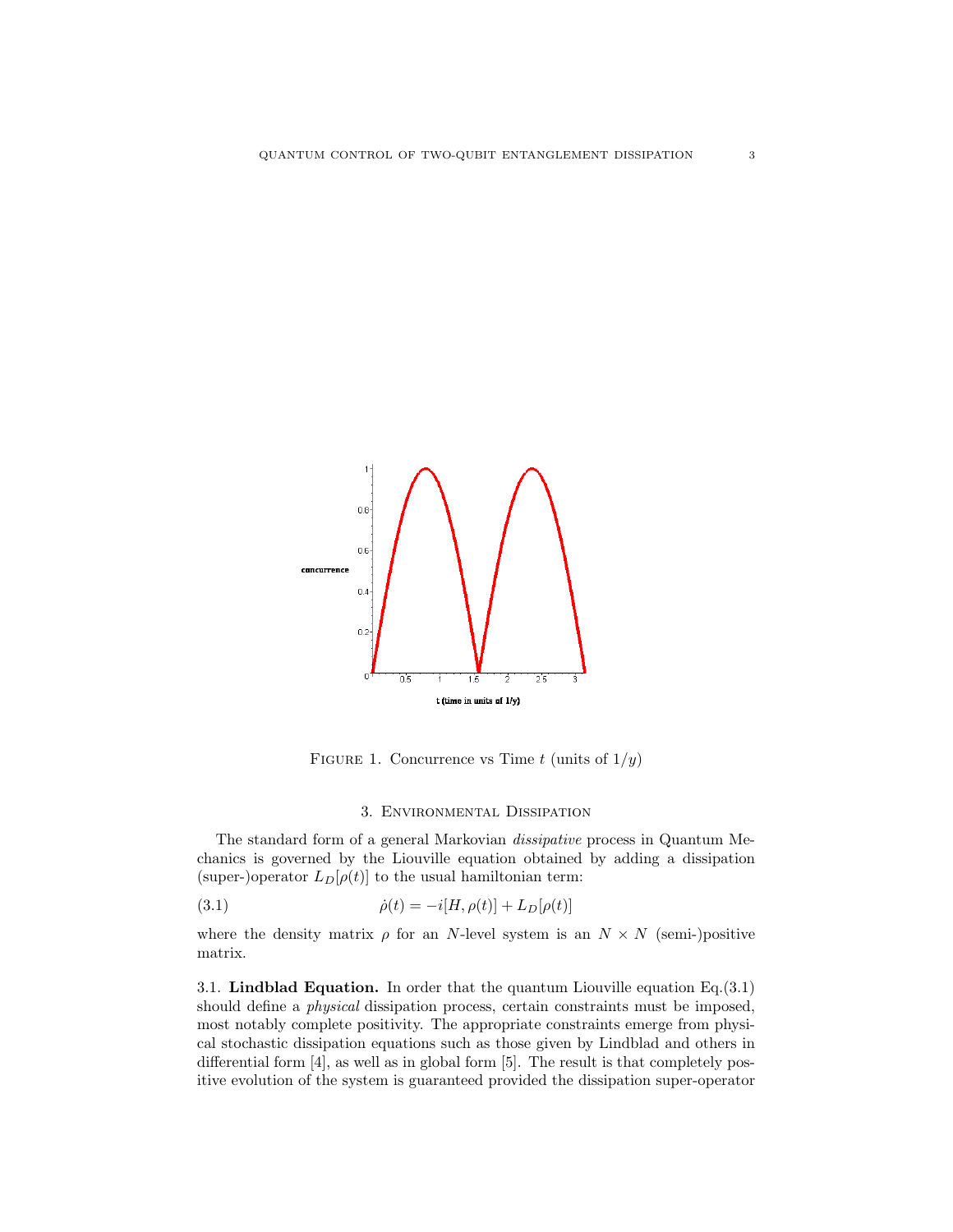$L_D$  takes following form

(3.2) 
$$
L_D[\rho(t)] = \frac{1}{2} \sum_{s=1}^{N^2} \{ [V_s \rho(t), V_s^{\dagger}] + [V_s, \rho(t) V_s^{\dagger}] \}
$$

where the matrices  $V_s$  are arbitrary. Denoting the standard basis for  $N \times N$  matrices by

(3.3) 
$$
(E_{ij})_{mn} = \delta_{im}\delta_{jn} \qquad (i, j, m, n = 1...N)
$$

and relabelling, using the notation  $[m; n] = (m - 1)N + n$ , we have

(3.4) 
$$
V_{[i;j]} = a_{[i;j]} E_{[i;j]}.
$$

The virtue of Eq.  $(3.1)$  is that every Markovian dissipation process has to satisfy it and so results derived from its use have great generality. A drawback, however, is that it is often not obvious how to relate phenomenological observations of dissipative effects to dissipation operators of the form (3.2).

3.2. Phenomenological description. Having chosen a certain computational or preferred basis, one can phenomenologically distinguish two types of dissipation: phase decoherence and population relaxation. The former occurs when the interaction with the environment destroys the phase correlations of certain superposition states. In the simplest case this leads to a decay of the diagonal elements  $\rho_{kn}(t)$  of the density operator at a constant (dephasing) rate  $\Gamma_{kn}$ :

(3.5) 
$$
\dot{\rho}_{kn}(t) = -i([H,\rho(t)])_{kn} - \Gamma_{kn}\rho_{kn}(t).
$$

Population relaxation occurs, for instance, when a quantum particle in a certain state spontaneously emits a photon and transitions to a less energetic quantum state. In the simplest case, when there are only jumps between the basis states,  $|k\rangle$ and  $|n\rangle$  say, occurring at fixed rates  $\gamma_{kn}$ , the resulting population changes can be modelled as

(3.6) 
$$
\dot{\rho}_{nn}(t) = -i([H, \rho(t)])_{nn} + \sum_{k \neq n} [\gamma_{nk} \rho_{kk}(t) - \gamma_{kn} \rho_{nn}(t)]
$$

where  $\gamma_{kn}\rho_{nn}$  is the population loss for level  $|n\rangle$  due to transitions  $|n\rangle \rightarrow |k\rangle$ , and  $\gamma_{nk}\rho_{kk}$  is the population gain caused by transitions  $|k\rangle \rightarrow |n\rangle$ . The population relaxation rate  $\gamma_{kn}$  is determined by the lifetime of the state  $|n\rangle$  and, for multiple decay pathways, the relative probability for the transition  $|n\rangle \rightarrow |k\rangle$ .

Phase decoherence and population relaxation lead to a dissipation super-operator (represented by an  $N^2 \times N^2$  matrix) whose non-zero elements are

(3.7a) 
$$
(L_D)_{[k;n],[k;n]} = -\Gamma_{kn} \qquad k \neq n
$$

$$
(3.7b)\qquad (L_D)_{[n;n],[k;k]} = +\gamma_{nk}\qquad k \neq n
$$

(3.7c) 
$$
(L_D)_{[n;n],[n;n]} = -\sum_{n \neq k} \gamma_{kn}
$$

where  $\Gamma_{kn}$  and  $\gamma_{kn}$  are taken to be positive numbers, with  $\Gamma_{kn}$  symmetric in its indices, and again we employ the convenient notation  $[m; n] = (m - 1)N + n$ introduce above.

The  $N^2 \times N^2$  matrix super-operator  $L_D$  may be thought of as acting on the  $N^2$ -vector **r** obtained from  $\rho$  by

$$
\mathbf{r}_{[m;n]} \equiv \rho_{mn}.
$$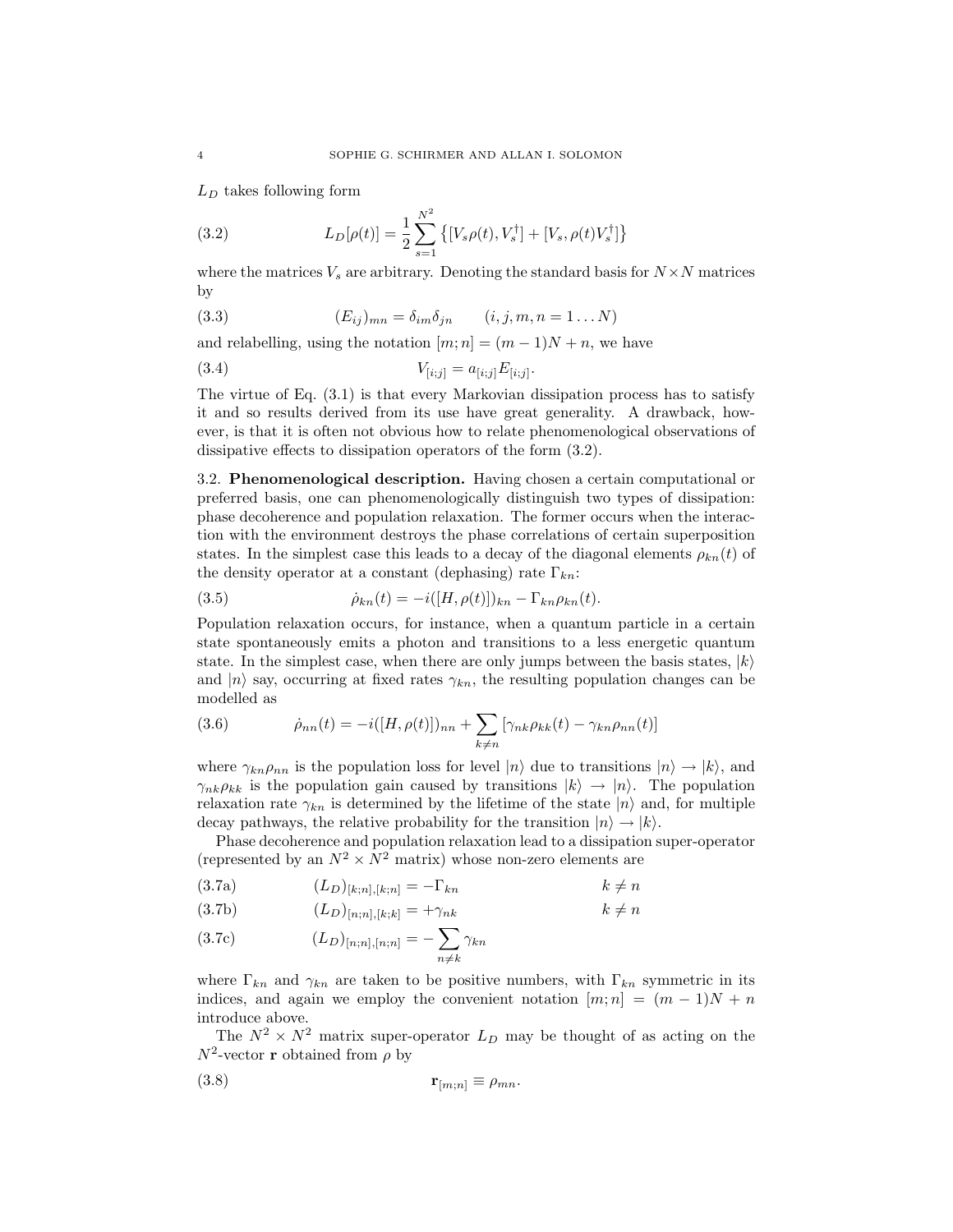The resulting vector equation is

(3.9) 
$$
\dot{\mathbf{r}} = L\mathbf{r} = (L_H + L_D)\mathbf{r}
$$

where  $L_H$  is the anti-hermitian matrix corresponding to the hamiltonian H. We obtain  $L_H$  explicitly by using the standard algebraic trick applied in evaluating Liouville equations (see, for example [2]). The correspondence between  $\rho$  and **r** as given in Eq. (3.8) tells us, after some manipulation of indices, that

(3.10) 
$$
\rho \to \mathbf{r} \Rightarrow A \rho B \to A \otimes \tilde{B} \mathbf{r}
$$

using the direct (Kronecker) product of matrices.

3.3. Constraints on Dephasing Rates. The phenomenological description above does not impose any constraints on the population relaxation and decoherence parameters present in the dissipation matrix. In practice, however, the values of the dissipation parameters  $\Gamma_{kn}$  and  $\gamma_{kn}$  must satisfy various constraints [3] to ensure that they describe physical processes, which can be derived by use of the Lindblad equation.

For simplicity we restrict ourselves here to the case of pure dephasing. Experimentally, this is often the dominant decoherence process as the population relaxation (or  $T_1$ ) times for most systems are much longer than the dephasing (or  $T_2$ ) times so that we may effectively neglect the relaxation rates  $\gamma$ . In the *pure* decoherence (dephasing) case, comparison of Eq.(3.2) and Eq.(3.4) with Eq.(3.7) tells us that the  $\gamma$  terms vanish if we choose  $a_{[i:j]} = 0$  for  $i \neq j$ . The decoherence parameters  $\Gamma_{ij}$  are then given by

(3.11) 
$$
\Gamma_{ij} = \frac{1}{2} (|a_{[i;i]}|^2 + |a_{[j;j]}|^2) \quad (i,j = 1...N \quad i \neq j).
$$

This leads to a mathematically very simple situation, as the dissipation matrix  $L_{D0}$  is then diagonal. For the  $N = 4$  system, this gives six pure dephasing parameters ( $\Gamma_{ij} = \Gamma_{ji}$ ,  $\Gamma_{ii} = 0$ ), determined by four constants, so there are two relations between the Γ's. Explicitly, we have for the two-qubit, 4-level case,

(3.12a)  
\n
$$
L_{D0} = \text{diag}\{0, -\Gamma_{12}, -\Gamma_{13}, -\Gamma_{14}, -\Gamma_{21}, 0, -\Gamma_{23}, -\Gamma_{24}, -\Gamma_{31}, -\Gamma_{32}, 0, -\Gamma_{34}, -\Gamma_{41}, -\Gamma_{42}, -\Gamma_{43}, 0\}
$$

with  $\Gamma_{ij} = \Gamma_{ji}$ , and the constraints that must be imposed to ensure that we have physical process are then

(3.13) 
$$
\Gamma_{12} + \Gamma_{34} = \Gamma_{14} + \Gamma_{23} = \Gamma_{13} + \Gamma_{24}.
$$

3.4. Markovian dissipation of entanglement. We now give an example of a standard dephasing process acting on a maximally entangled state.

Example 1. Consider the Bell state

(3.14) 
$$
v_B = \frac{1}{\sqrt{2}} [0, 1, 1, 0]^T.
$$

The corresponding Liouville vector is  $\mathbf{r} = \frac{1}{2}[0, 0, 0, 0, 0, 1, 1, 0, 0, 1, 1, 0, 0, 0, 0, 0]^T$ and the action of the dephasing operator  $L_{D0}$  of Eq.(3.12) is given by

$$
\dot{\mathbf{r}} = L\mathbf{r} = (L_{D0})\mathbf{r},
$$

as in Eq. (3.9). This equation may be immediately integrated to give

(3.16) 
$$
\mathbf{r}(t) = \frac{1}{2} [0, 0, 0, 0, 0, 1, e^{-\Gamma_{23}t}, 0, 0, e^{-\Gamma_{23}t}, 1, 0, 0, 0, 0, 0, 0]^T
$$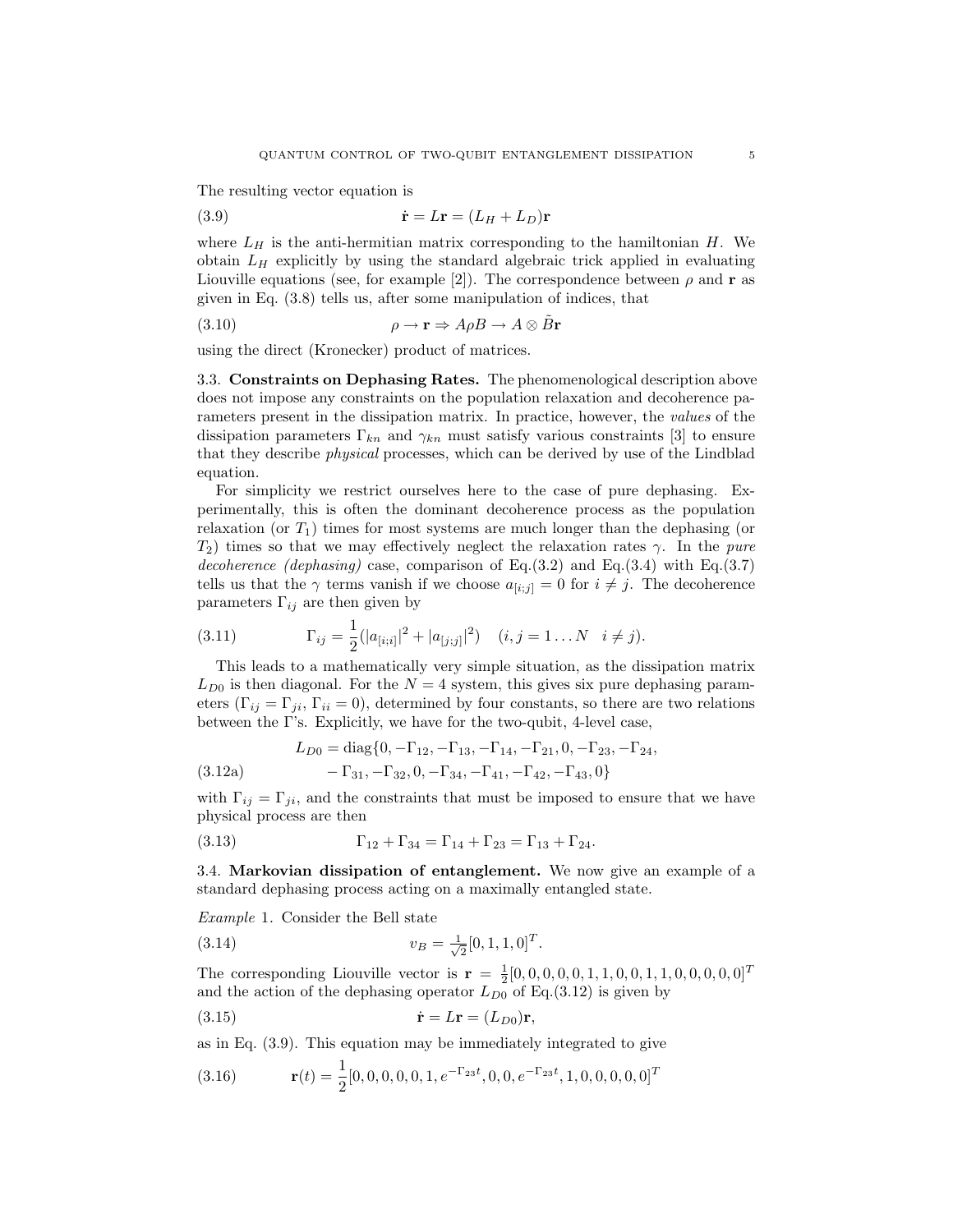

FIGURE 2. Concurrence vs Time t (units of  $1/\Gamma_{23}$ )

corresponding to the density matrix

(3.17) 
$$
\rho(t) = \frac{1}{2} \begin{pmatrix} 0 & 0 & 0 & 0 \\ 0 & 1 & e^{-\Gamma_{23}t} & 0 \\ 0 & e^{-\Gamma_{23}t} & 1 & 0 \\ 0 & 0 & 0 & 0 \end{pmatrix}.
$$

Note that this does not represent a pure state except at  $t = 0$ . The concurrence as defined in Section 2.1 evaluates to  $\exp(-\Gamma_{23}t)$ . (See Figure 2).

The results of Example 1 are essentially unchanged in the presence of an additional *free* (i.e. diagonal) hamiltonian as this commutes with the dissipation super-operator  $L_{D0}[6]$ .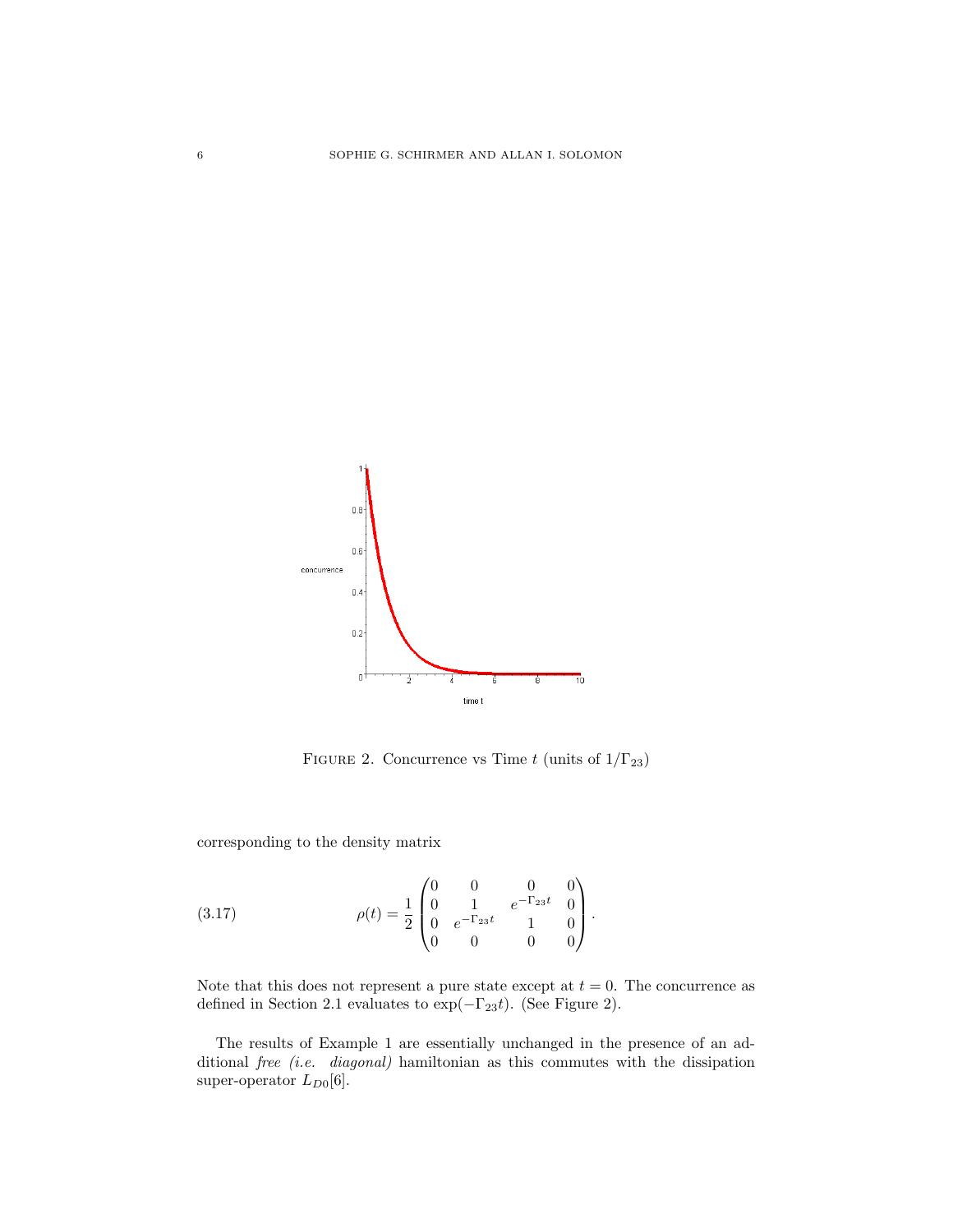#### 4. Quantum control of entanglement dissipation

In this section we analyze two quantum control schemes for mitigating entanglement dissipation. We first consider a simple scheme based on open-loop coherent control and then a measurement-based feedback scheme.

4.1. Coherent quantum control. For pure dephasing and a hamiltonian of the form  $(2.1)$  the  $(2, 3)$ -subspace is invariant, i.e. if a state starts in this subspace it remains there. Thus if the system is initially prepared in the Bell state Eq. (3.14) then we may consider the reduced dynamics on the  $(2, 3)$ -subspace. The density operator  $\rho$  restricted to the (2, 3)-subspace is essentially a qubit, i.e., a  $2 \times 2$  positive matrix  $\tilde{\rho}$ . Introducing the Pauli matrices

(4.1) 
$$
X = \begin{bmatrix} 0 & 1 \\ 1 & 0 \end{bmatrix}, Y = \begin{bmatrix} 0 & -i \\ i & 0 \end{bmatrix}, Z = \begin{bmatrix} 1 & 0 \\ 0 & -1 \end{bmatrix}
$$

then the Lindblad equation Eq(3.2), with a single V term =  $Z$ , takes the simple form

(4.2) 
$$
\dot{\tilde{\rho}} = -i[yX, \tilde{\rho}] + \mathfrak{D}(Z)\tilde{\rho}
$$

where  $\mathfrak{D}(Z)\tilde{\rho} = Z\tilde{\rho}Z - \tilde{\rho}$ .

It is convenient to use the Bloch representation, for which the 3-vector s associated with the density matrix  $\rho$  is given by

(4.3) 
$$
\mathbf{s} = (\text{trace}(X\tilde{\rho}), \text{trace}(Y\tilde{\rho}), \text{trace}(Z\tilde{\rho}))
$$

For hamiltonian dynamics,  $\|\mathbf{s}\|$  is constant and the motion is governed by the orthogonal group  $O(3)$  acting on the Bloch Sphere. In the case of dissipation, the motion takes place in its interior, the Bloch Ball, and is locally governed by the affine Lie algebra  $gl(3) \oplus R^3$ ; this is globally a semi-group due to boundary conditions [7]. Therefore in general the Bloch equation is

$$
\dot{\mathbf{s}}(t) = A\mathbf{s}(t) + \mathbf{c}.
$$

In the simple case considered here, we have

(4.5) 
$$
A = \begin{bmatrix} -2 & 0 & 0 \\ 0 & -2 & -2y \\ 0 & 2y & 0 \end{bmatrix}, \quad \mathbf{c} = \begin{bmatrix} 0 \\ 0 \\ 0 \end{bmatrix}.
$$

For  $y \neq 0$  the Bloch matrix A is invertible and any initial state eventually goes to the unique steady state  $\mathbf{s}_{ss} = -A^{-1}\mathbf{c} = [0, 0, 0]^T$ , which corresponds to the completely mixed state on the  $(2, 3)$ -subspace, which has zero concurrence. Thus regardless of the value of the control  $y$  the system will eventually go to the completely mixed state on the  $(2, 3)$ -subspace and all entanglement will be lost. If  $y = 0$  (no control) then all the Bloch vectors along the  $z$ -axis in the  $(2, 3)$ -subspace are steady states, but if we start with a Bell state we still go to the completely mixed state on the subspace for  $t \to \infty$ . So in this case there is no way coherent control can prevent the decay of the entanglement. This is understandable as the hamiltonian term determines the anti-symmetric part of A while the decoherence term defines the symmetric part, so the control cannot change the contraction of the Bloch vector introduced by the dephasing term. If we want to stabilize an entangled state we need to employ a more sophisticated method. One approach is to utilize a measurement and feedback scheme.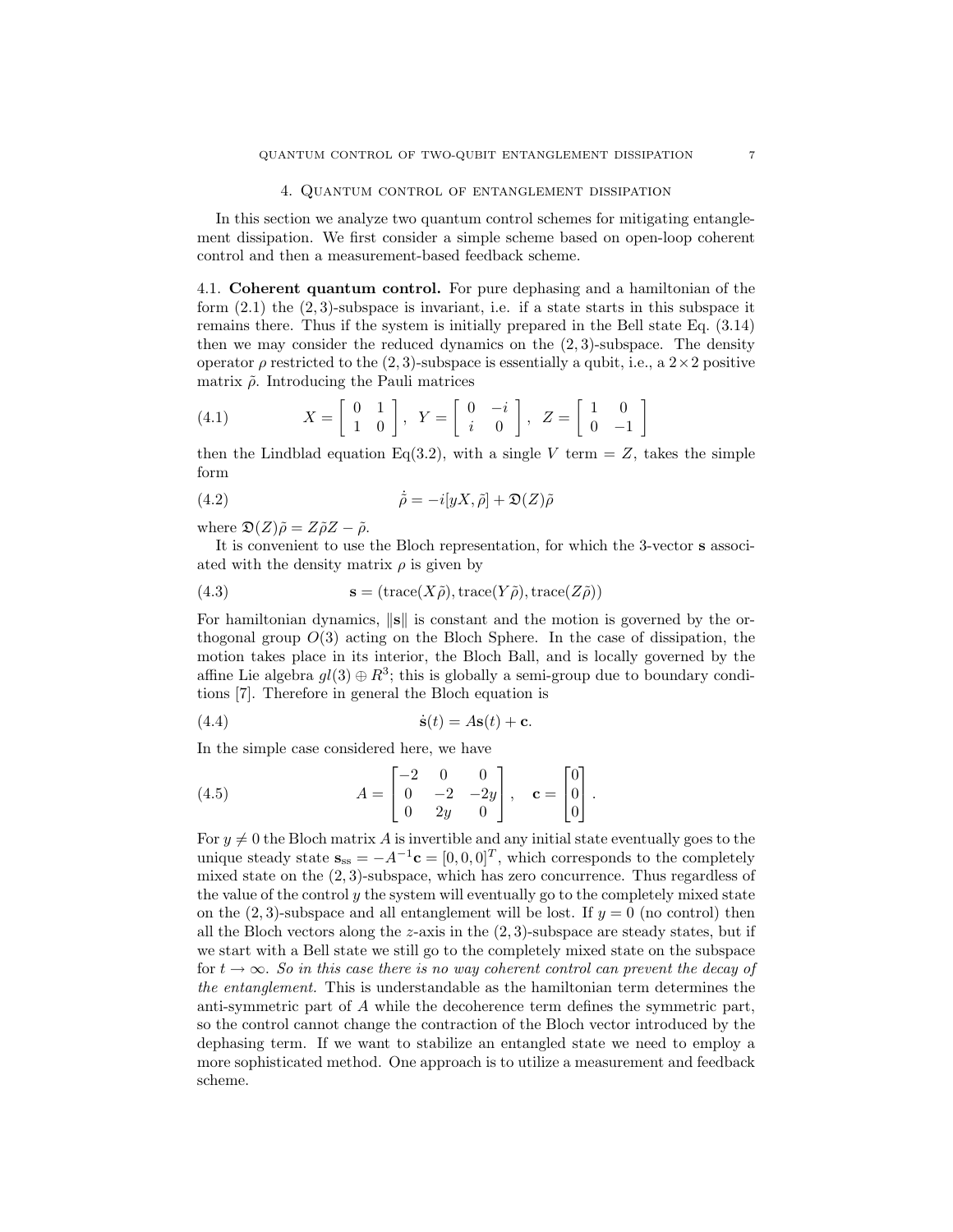

FIGURE 3. Basic direct-feedback control setup.

4.2. Measurement/feedback control scheme. One approach that has shown recent promise in particular for stabilizing quantum states [8] is reservoir engineering, in particular using direct feedback.

Suppose we have a system whose evolution is governed by a Lindblad master equation (3.1). If we add a fixed continuous weak measurement of an observable  $M$  and apply a fixed feedback hamiltonian  $F$  conditioned *directly* on the measurement current, then according to the general theory developed by Wiseman and Milburn [9, 10] the master equation is modified as follows:

(4.6) 
$$
\dot{\rho} = -i[H, \rho] + \mathfrak{D}[M - iF]\rho + \mathfrak{L}_D(\rho)
$$

where  $H$  is the original system hamiltonian plus the open-loop control hamiltonian  $H_0 + H_c$  plus a feedback correction term  $(M^{\dagger}F + FM)/2$  (see the diagrammatic scheme of Figure 3).

Suppose we have a system with hamiltonian  $H_0$  as in (2.1) subject to environmental dephasing described by a diagonal Lindblad operator  $V$ . If we now add a mental dephasing described by a diagonal Emdolad operator v. If we now add a<br>weak continuous measurement of the observable  $\sqrt{m}Z \otimes I$  and apply a feedback weak continuous measurement of the observable  $\sqrt{m} \otimes Y$  and apply a feedback<br>hamiltonian of the form  $\sqrt{f}X \otimes X$  then the evolution of the system according to (4.6) is governed by

(4.7) 
$$
\dot{\rho} = -i[H, \rho] + \mathfrak{D}[V](\rho) + \mathfrak{D}[M - iF]\rho
$$

As observed before, the  $(2,3)$  subspace is invariant under H and V. It is also invariant under  $M - iF$ , i.e. any state starting in this subspace will remain in it. Thus, if we are only interested in initial states in this subspace we can again restrict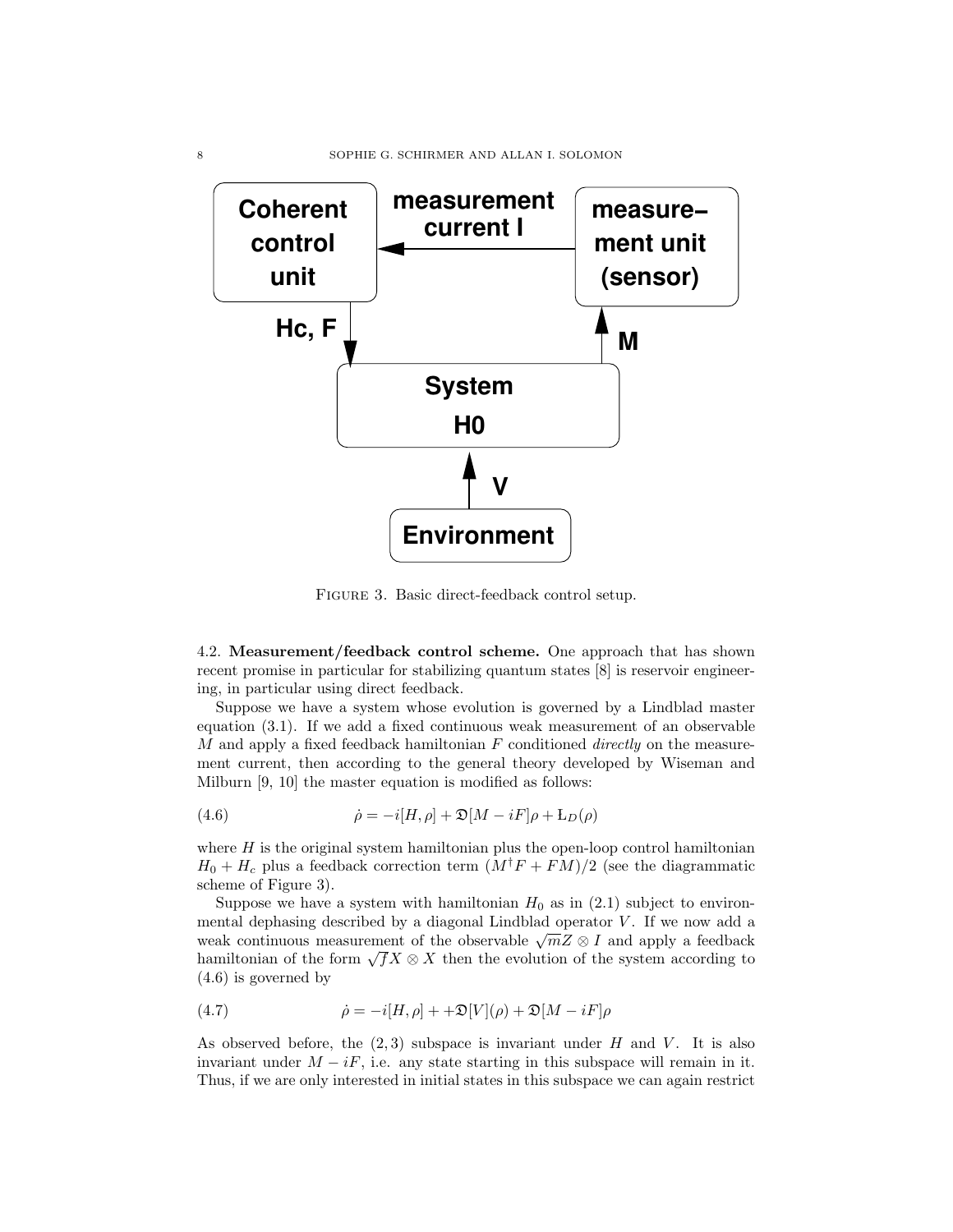our attention to the dynamics on this subspace. The subspace operators are

(4.8) 
$$
H_0^{(2,3)} = \mu Z + yX
$$
,  $M^{(2,3)} = \sqrt{m}Z$ ,  $F^{(2,3)} = \sqrt{f}X$ ,  $V^{(2,3)} = \sqrt{\Gamma}Z$ 

and noting that  $Z^{\dagger}X + XZ = 0$  shows that the master equation for the density operator  $\tilde{\rho}$  restricted to the (2,3) subspace takes the form

(4.9) 
$$
\dot{\tilde{\rho}} = -i[yX + \mu Z, \tilde{\rho}] + \mathfrak{D}[\sqrt{m}Z - i\sqrt{f}X]\tilde{\rho} + \Gamma \mathfrak{D}[Z]\tilde{\rho}.
$$

Here  $\mu$  is the effective energy level splitting and  $\Gamma$  the effective environmental decohere  $\mu$  is the effective energy lever spinting and T the effective environmental decoherence rate, and  $y$ ,  $\sqrt{m}$  and  $\sqrt{f}$  are the effective strengths of the open-loop control, measurement and feedback, respectively. The corresponding Bloch operator is

(4.10) 
$$
A = -2 \begin{pmatrix} m + \Gamma & \mu & 0 \\ -\mu & f + m + \Gamma & y \\ 0 & -y & f \end{pmatrix}
$$

and  $\mathbf{c} = [0, 4\sqrt{mf}, 0]^T$ .

For calculational simplicity we choose the open-loop control term to be 0, i.e.,  $y = 0$ . In this case it is easy to compute the eigenvalues of A:

(4.11) 
$$
-2f, -f - 2\Gamma - 2m \pm \sqrt{f^2 - 4\mu^2}.
$$

Thus A is non-degenerate if  $f \neq 0$  and the system therefore has a unique steady state  $\mathbf{s}_{ss} = -A^{-1}\mathbf{c}$  on the subspace, which in density operator form is

(4.12) 
$$
\tilde{\rho}_{ss} = \begin{bmatrix} \frac{1}{2} & \frac{\sqrt{fm}(\mu + i(\Gamma + m))}{\mu^2 + (\Gamma + m)(\Gamma + m + f)} \\ \frac{\sqrt{fm}(\mu - i(\Gamma + m))}{\mu^2 + (\Gamma + m)(\Gamma + m + f)} & \frac{1}{2} \end{bmatrix}.
$$

The purity of the steady state is given by

(4.13) 
$$
P_{\rm ss} = \frac{1}{2} + 2 \frac{fm(\mu^2 + (\Gamma + m)^2)}{(\mu^2 + (\Gamma + m)(\Gamma + m + f))^2}
$$

and the concurrence is

(4.14) 
$$
C_{\text{ss}} = 2 \frac{\sqrt{mf}(\mu^2 + (\Gamma + m)^2)^{1/2}}{\mu^2 + (\Gamma + m)(\Gamma + m + f)} \ge 0.
$$

Note that  $C_{ss} = \sqrt{2P_{ss} - 1}$ , i.e. there is a one-to-one correspondence between the concurrence and purity in this case. If we further choose  $\mu = 0$  (adjust energy level splitting to be 0) then the expressions simplify:

(4.15) 
$$
\tilde{\rho}_{ss} = \begin{pmatrix} \frac{1}{2} & i \frac{\sqrt{fm}}{\Gamma + f + m} \\ -i \frac{\sqrt{fm}}{\Gamma + f + m} & \frac{1}{2} \end{pmatrix}
$$

and the purity and concurrence are given by

(4.16) 
$$
P_{\rm ss} = \frac{1}{2} + \frac{2fm}{(\Gamma + f + m)^2}
$$

(4.17) 
$$
C_{\rm ss} = 2 \frac{\sqrt{m f}}{\Gamma + m + f}.
$$

For a given fixed decoherence rate  $\Gamma > 0$ , we can choose m and f in units of  $\Gamma$ and set  $\Gamma = 1$ . In this case the steady-state concurrence becomes

(4.18) 
$$
C_{\rm ss} = 2 \frac{\sqrt{mf}}{1 + m + f}.
$$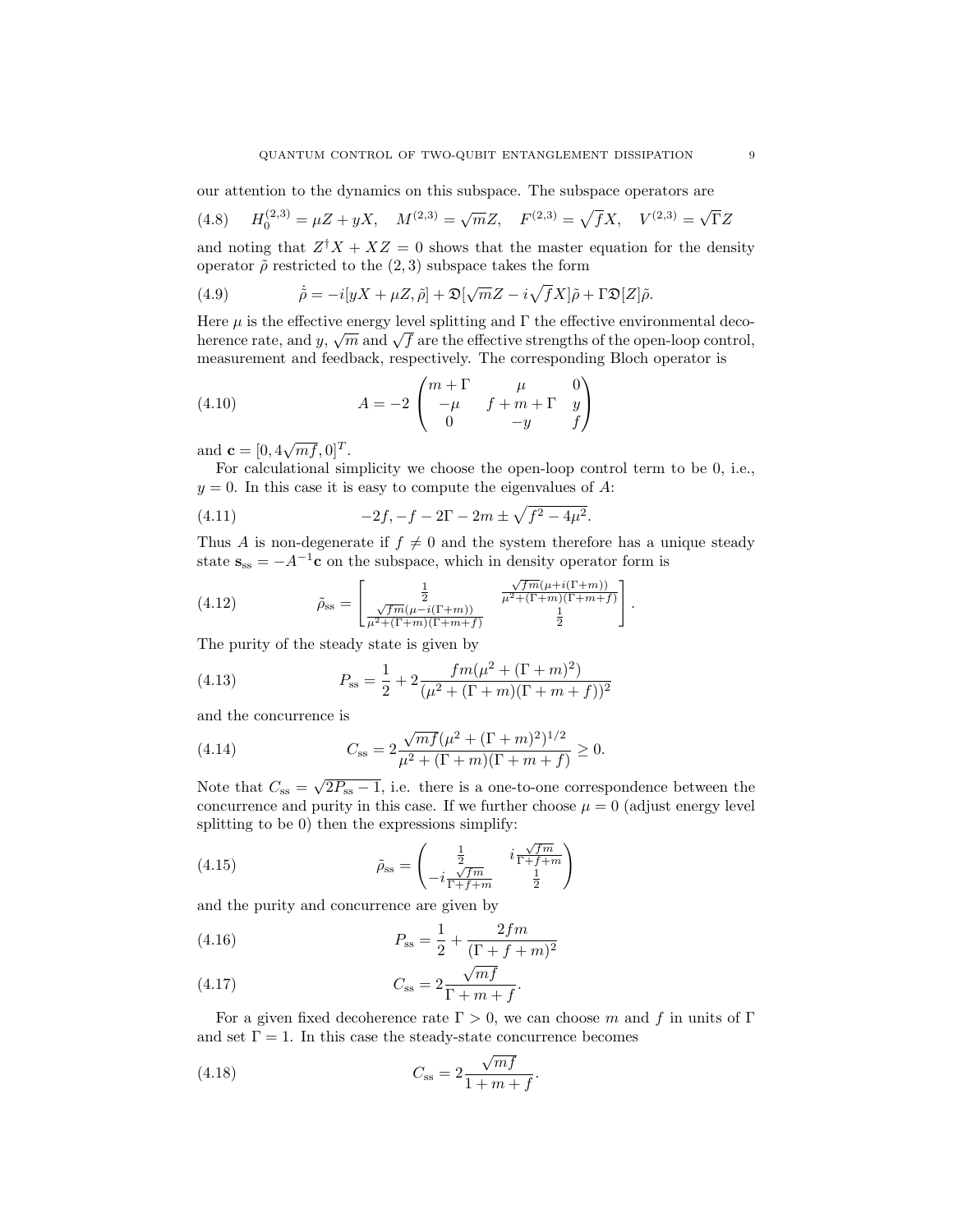

FIGURE 4. Steady-state concurrence  $C_{ss}$ , or precisely  $log_{10}(1 C_{ss}$ , as a function of the measurement and feedback strength m and f, respectively, assuming  $\Gamma = 1$ .

Figure 4 shows the logarithm of  $1 - C_{ss}$  as a function of the measurement and feedback strengths. We see that the optimum choice to maximize the concurrence is  $m = f$  with m and f as large as practically feasible. The plot given in Figure 4 shows that if the measurement and feedback strengths are about 100 times the environmental decoherence rate  $\Gamma$  then the steady-state concurrence is greater than  $1 - 10^{-2}$ .

Although this scheme may be difficult to realize in practice because we require a non-local feedback hamiltonian of the form  $X \otimes X$ , with some experimental ingenuity such a procedure may well be implemented.

#### **REFERENCES**

- [1] Wootters W K 1998 Phys. Rev. Lett. 80, 2245-2248
- [2] Havel T F 2003 J. Math. Phys. 44, 534
- [3] Schirmer S G and Solomon A I 2004 Phys. Rev. A 70, 022107
- [4] Lindblad G 1976 Comm. Math. Phys. 48, 119 Lindblad G 1975 Comm. Math. Phys. 40, 147 Gorini V, Kossakowski A, and Sudarshan E C G 1976 J. Math. Phys. 17, 821
- [5] Sudarshan E C G, Matthews P M, and Rau J 1961 Phys. Rev.121, 920 Kraus K 1971 Ann.Phys.64 311
- [6] Solomon A I 2008 European Physical Journal (Special Topics) 160 391